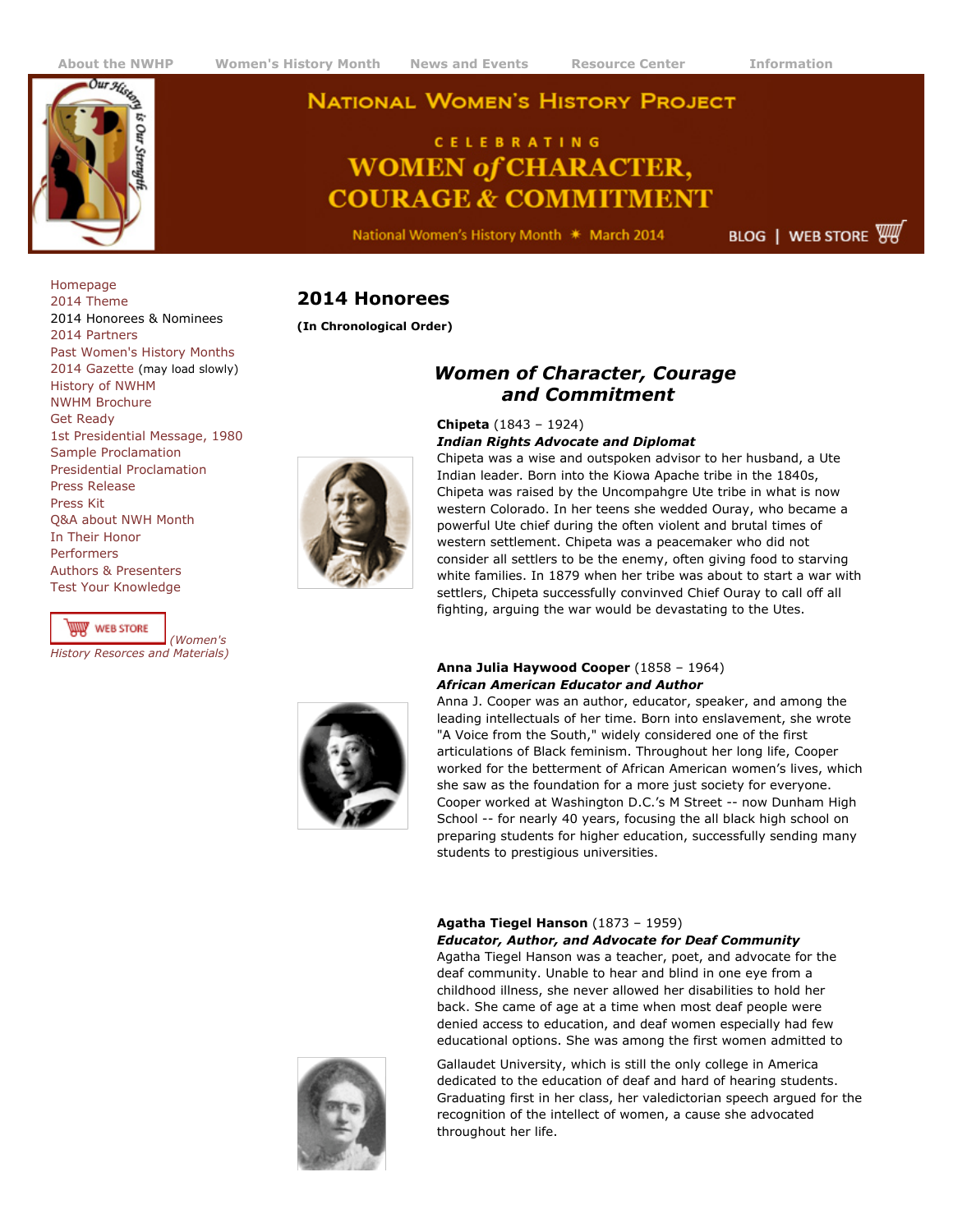

## **Katharine Ryan Gibbs** (1863 – 1934) *Women's Employment Pioneer*

Katharine Ryan Gibbs founded Katharine Gibbs School in 1911 to provide women with high-level secretarial training and the opportunity to earn their own incomes. Gibbs was a mother and housewife for much of her life, until she was widowed at 48 and left with no means to support herself or her two sons. Teaming up with her sister, Mary Ryan, they purchased a failing Providence, Rhode Island secretarial school in 1911. Her school quickly expanded, opening branches near many ivy-league universities. At a time when educated women were generally expected to become teachers or nurses, Katharine Gibbs School offered women an exceptional secretarial education and new opportunities, which made skilled office work a realistic career for women.

## **Frances Oldham Kelsey** (1914 – Present) *Pharmacologist and Public Health Activist*

Frances Oldham Kelsey as a Food and Drug Administration's (FDA) pharmacologist refused to approve thalidomide, a drug that was later proved to cause severe birth defects. The thalidomide crisis brought to light inadequacies in both drug clinical trials and the FDA's approval process, leading Congress to pass legislation giving the FDA more power and requiring manufacturers to disclose side effects. Dr. Kelsey continued her work at the FDA, directing the surveillance of drug testing, until her retirement in 2005 at age 91. In 2010 the FDA established the Frances Kelsey Award, an annual award given to a staff member for their commitment to scientific rigor.



## **Roxcy O'Neal Bolton** (1926 – Present) *20th Century Women's Rights Pioneer*

Roxcy O'Neal Bolton is a lifelong advocate for women's rights. She is the founder of Florida's first battered women's shelter and the nation's first hospital-based Rape Treatment Center. Her extensive work also includes convincing National Airlines to offer maternity leave to (instead of firing) pregnant flight attendants, lobbying for passage of the Equal Rights Amendment (ERA), and persuading the National Oceanic and Atmospheric Administration to name hurricanes after both women and men. Bolton led the effort to create the Women's Park in Miami, which opened in 1992 as the first outdoor space in the nation-- honoring past and present women leaders.

## **Arden Eversmeyer** (1931 – Present) *The Old Lesbian Oral Herstory Project Founder*

Arden Eversmeyer founded the Old Lesbian Oral Herstory Project (1999), to ensure that the stories of lesbians born in the first part of the 20th century, who were labeled "mentally ill", fired from their jobs, rejected by their families, and even raped and murdered with impunity, are recorded in history. Project volunteers have documented over 320 diverse life stories recording the sacrifices and obstacles faced by lesbians of that era. The collection is now archived, and continues to grow, as part of the prestigious Sophia Smith Collection at Smith College. Today Eversmeyer is proud to live in a time when she can be her true self with acquaintances, friends, family, medical professionals, and everyone.



## **Carmen Delgado Votaw** (1935 – Present) *International Women's Rights Activist*



Carmen Delgado Votaw is a leading advocate for women's rights both nationally and internationally. She served on the International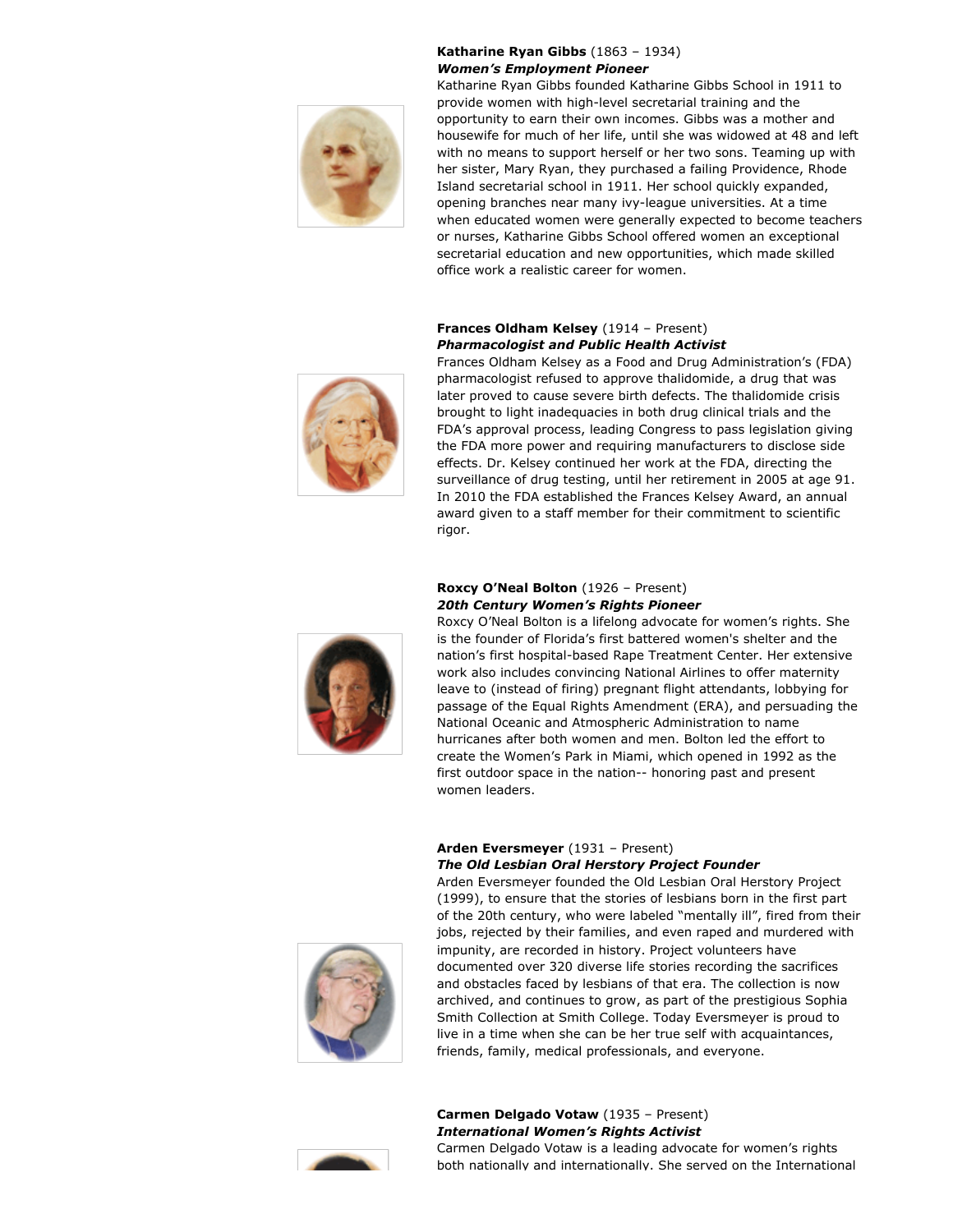

Women's Year Commission, collaborated with all United Nations Conferences on Women, and significantly influenced the advancement of women in Latin America. Born and raised in Puerto Rico and inspired to fight for social justice by Martin Luther King Jr. and the 1963 March on Washington, she has worked for over 50 years for the betterment of women, children, Latinos, and other minorities throughout the world. In 1996, she wrote "Puerto Rican Women," a bilingual women's history book. She received the Veteran Feminists of America Medal of Honor in 1999.

both nationally and internationally. She served on the International

#### **Ann Lewis** (1937- Present)

#### *Women's Rights Organizer and Women's History Advocate*



Ann Lewis is a leader of progressive political reform focusing on the importance of personal engagement, social justice and women's rights. She served as a White House Communications Director, is a national commentator on public policy, and champions the recognition of women's history. Ann Frank Lewis grew up in a Jewish family who witnessed the Holocaust and its aftermath. Growing up with the name Ann Frank, she says "my parents, who talked often about current events, taught me how fortunate we were to live in a democracy, where we could choose our leaders. I would never take our political rights for granted."

## **Jaida Im** (1961- Present)

#### *Advocate for Survivors of Human Trafficking*



Jaida Im founded Freedom House, the first residential shelter for adult female survivors of human trafficking, in Northern California in 2010. Im left her 20-year career as a health care professional to found the non-profit organization. Under her direction, the program offers holistic case management, counseling, educational resources, and job training for victims of abduction and enslavement. In fall 2013, Freedom House opened The Nest to serve girls ages 12- 17. This new shelter provides a space to help girls to recapture their interrupted youth in a loving family setting.

#### **Tammy Duckworth** (1968 – Present) *Member of Congress and Iraq War Veteran*

Tammy Duckworth, U.S. Representative from Illinois, is an Iraq War veteran and former Assistant Secretary of Veterans Affairs. In 2012, she became the first disabled woman elected to serve in the House of Representatives. Duckworth has a strong record advocating and implementing improvements to veteran's services. In 2004, she was deployed to Iraq as a Blackhawk helicopter pilot. She was one of the first Army women to fly combat missions during Operation Iraqi Freedom until her helicopter was hit by an RPG on November 12 2004. She lost her legs and partial use of her right arm in the explosion and was subsequently awarded a Purple Heart for her combat injuries.





#### **Lisa Taylor** (1974 – Present) *Civil Rights Attorney*

Lisa Taylor is a leading civil rights trial attorney who has worked for over twelve years to ensure that civil rights laws are enforced around the country. Working with the Department of Justice, Taylor focuses primarily on educational and disability law and shows an unwavering commitment to ending discrimination and promoting equality and justice. Lisa was in Naval ROTC as a student and served as an officer aboard the USS Tarawa, where she developed the ship's first program to address sexual harassment. Taylor became a lawyer out of a strong desire to serve those who could not serve themselves.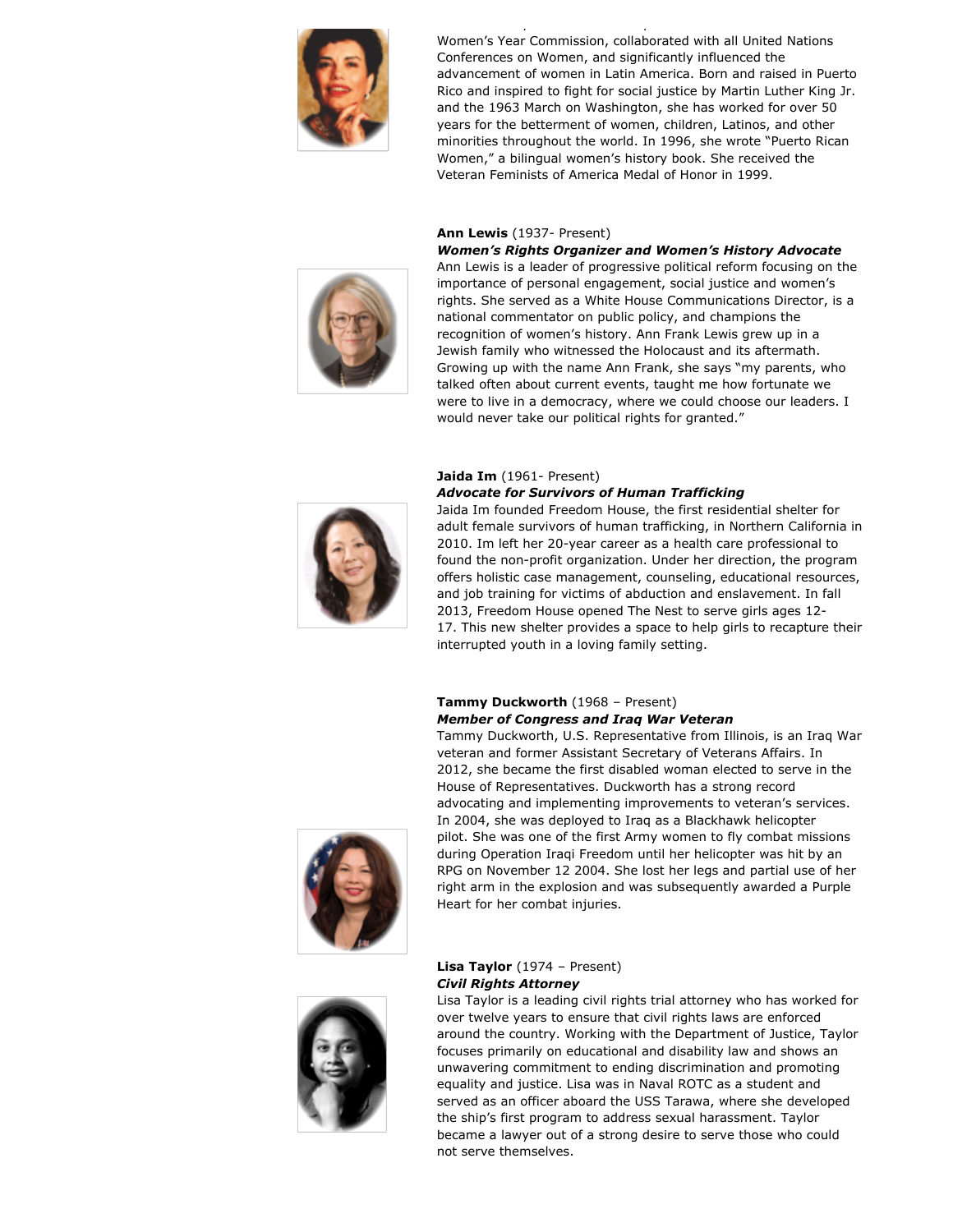## **2014 National Women's History Month Nominees**

The women who were nominated to be 2014 National Women's History Month Honorees represent the wide-range of women's accomplishments and achievements. Each is a woman of courage commitment and character. Included in this year's nominees are educators, institution builders, business, labor, political and community leaders, relief workers and CEOs. Many were pioneers in a variety of fields and all earned placement in numerous categories and endeavors.

## **Making Women's Lives Visible**

- **Anne Montague (1939 Present)**
- Director of non-profit Thanks! Plain and Simple, which creates projects focused on finding and honoring Rosie the Riveters
- **Edna Buckman Kearns (1882 1934)**  Imaginative suffragist who drove a horse-drawn wagon called the "Spirit of 1776" through Manhattan's city traffic in 1913 to promote Votes for Women
- **Lynn Marie Madison Jackson ( 1952 Present)**  Dred Scott Heritage Foundation Founder developed St. Louis school penny drives for a statue honoring the historic anti-slavery litigants Dred and Harriet Scott.

## **Builders of Communities and Institutions**

**Kikako Nakauchi (1931 – Present)**

Role model for young students emphasizing the importance of giving back to their own communities

- **Victoria Wilder Crews (1946 Present)**  Life-long anti-drug and alcohol advocate who founded City of Refuge Point of Impact (CORPOI)
- **Maria "Cuca" Robledo Montecel, Ph.D. (1953 Present)** A strong and determined advocate for quality educational opportunities for all children and their families.
- **Frankie Sue Del Papa (1949 Present)**  Champion for women's rights who also advocates for domestic violence prevention and consumer fraud protection and supports the arts, education, and the environment

## **Educators/Visionaries**

- **Ann Marie Delgado, M.Ed., J.D**. **(1972 Present)** Influential educator and role model at Buhach Colony High School in Atwater, CA, who developed a women's studies curriculum for high school students
- **Grace E. Harris (1933 Present)** Visionary leader of the Grace E. Harris Leadership Institute at Virginia Commonwealth University promoting the development of current and emerging leaders. .
- **Nathalie C. Lilavois, Ed.D. (1965 Present)**  Educator who helped lay the foundation for rebranding the Malik Melodies Sisterhood, Inc, dedicated to fostering cultural enrichment and civic and social responsibility.
- **Ri'Cha ri Sancho (1975 Present)** Educator, performer, and mentor who advocates for African, Native American, and Latina cultural awareness
- **Linda Pollack Shevitz (1943 Present)** Maryland education leader who co-founded the National Association of Multicultural Educators and the Maryland Women's Heritage Center
- **Virginia Estelle Randolph (1874 1958)** Educator and industrial teacher who championed upgrading vocational training in African American schools throughout the country

## **Mothers and Mentors**

- **Triana LaDane Kuniken (1982 Present)**  Dedicated community and church member, mother, and mentor who works to guide the values of children
- **Minnie Evelyn Greensmith O'Donnell (1922 Present)** Drove an ambulance during the blitzkrieg in London, married a USAF American, then travelled the world with her family for 27 years
- **Emma Gomez (1934 Present)**  Respected teacher and mother who works to improve the quality of life of families and working people
- **Katarina Ferencovic Horvat Mrezar (1894 1988)**

Mother, landlord, saloon proprietor, and first woman licensed as a barber in Indiana

## **Volunteers/ Aid Workers/Diplomats**